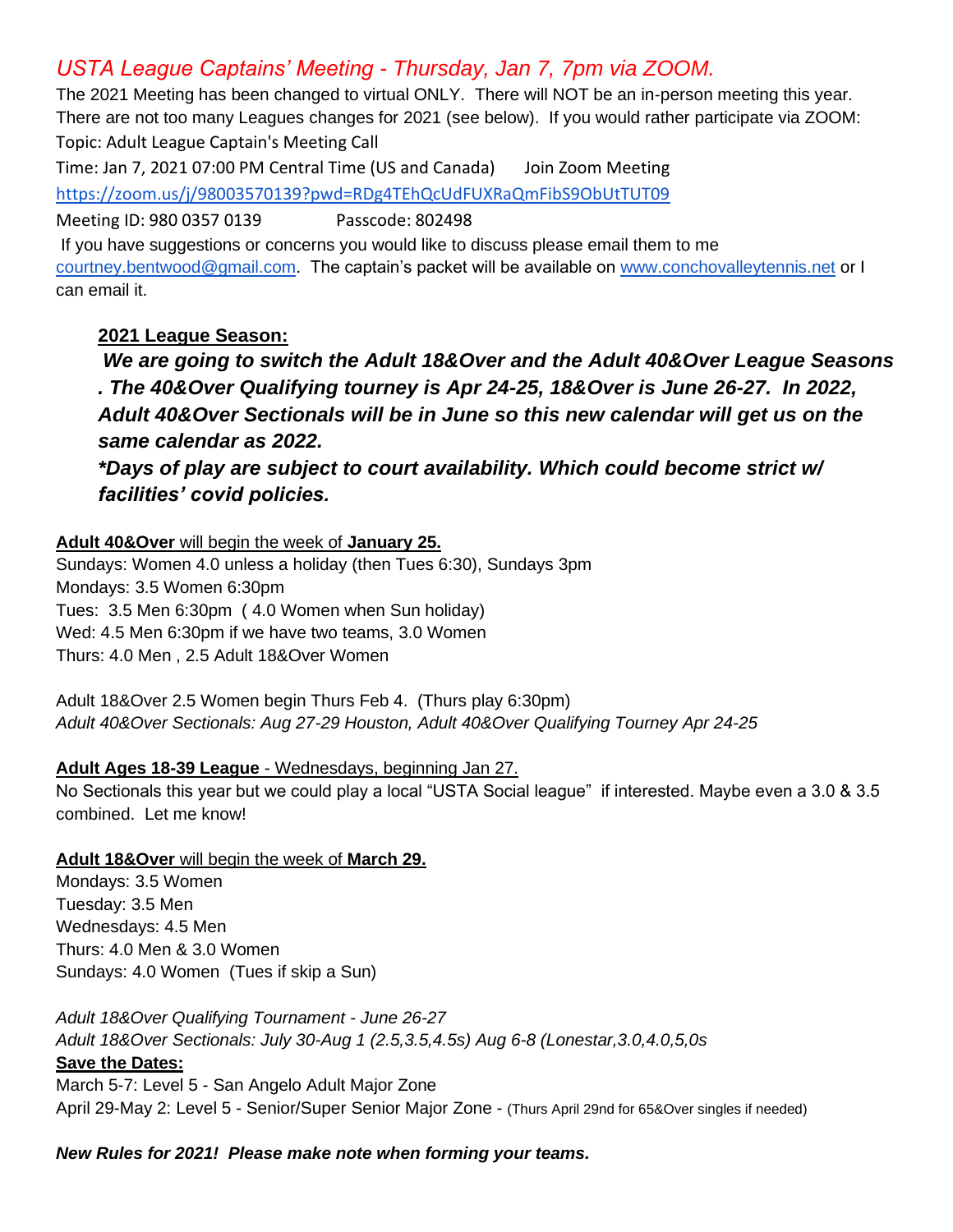\*\**Self rated (S) and Appealed (A) players must play 3 times with no defaults counting to be eligible for*  Sectionals. They must play 4 times, with no defaults counting, to be eligible for Nationals. It is up to the captains to monitor this, so S & A players, remind your captains that you need 3 matches.

Local Rule Change:*\*Teams can add up to two players at any time after the first scheduled match (initial roster) and up until the last three scheduled matches. Remember players must have played at least two matches (3 matches if they are self-rated or appealed) locally to qualify for Sectionals, hence the deadline is before the last three scheduled matches.*

\*No Ratings published for 2020. There will be a new appeals process for 2021 only.

\*Tennislink Enhancements - new registration process and new Captain's Corner. A Team's registration can be designated as "Closed", "Open" to allow others to join a team who didn't originally have one, or "Closed but Seeking" and players can reach out to captains. This system allows players to seek teams or sign up for teams that are open (not requiring a team #).

Reminders from 2020 Rule changes:

\*\*18 year old players cannot sign up for a team until they actually turn 18.

\*\*40 & Over League will still be 1 singles and 3 doubles.

Please let me know if you have any questions and please communicate these changes with your teammates. I don't have everyone's email and not everyone opted in for League Communication on Tennislink (which I highly recommend in the future.)

\*If you are interested in playing but need help finding a team, please let me know.

**Adult 55&Over**: Must have 2-team league to advance. -6.0, 7.0, 8.0 teams of combined rating doubles. 3 lines. -Weekend tourney Feb 19-21, or Saturdays beginning Feb 20 -Sectionals - May 21-23, Dallas entry deadline 4/15/21

-Let me know if interested

**MIXED 40&Over Tournament: March 26-28**: 6.0, 7.0 & 8.0 teams - Sectionals June 4-6, Austin. Deadline 5/1/21

**Mixed 18&Over begins week of June 7**: 6.0, 7.0 8.0 teams - Sectionals Sept 17-19, Abilene

**Mixed 55+**-Oct 1-3, **Combo** –July 26, **TriLeve**l-Oct 4, **Adult 65+** -Can set a weekend date if we have teams, otherwise go directly to sectionals.

Contact San Angelo USTA League Coordinator, Courtney Nagel FMI. courtney.bentwood@gmail.com 325- 212-7275. [www.conchovalleytennis.net](http://www.conchovalleytennis.net/) for local rules & calendar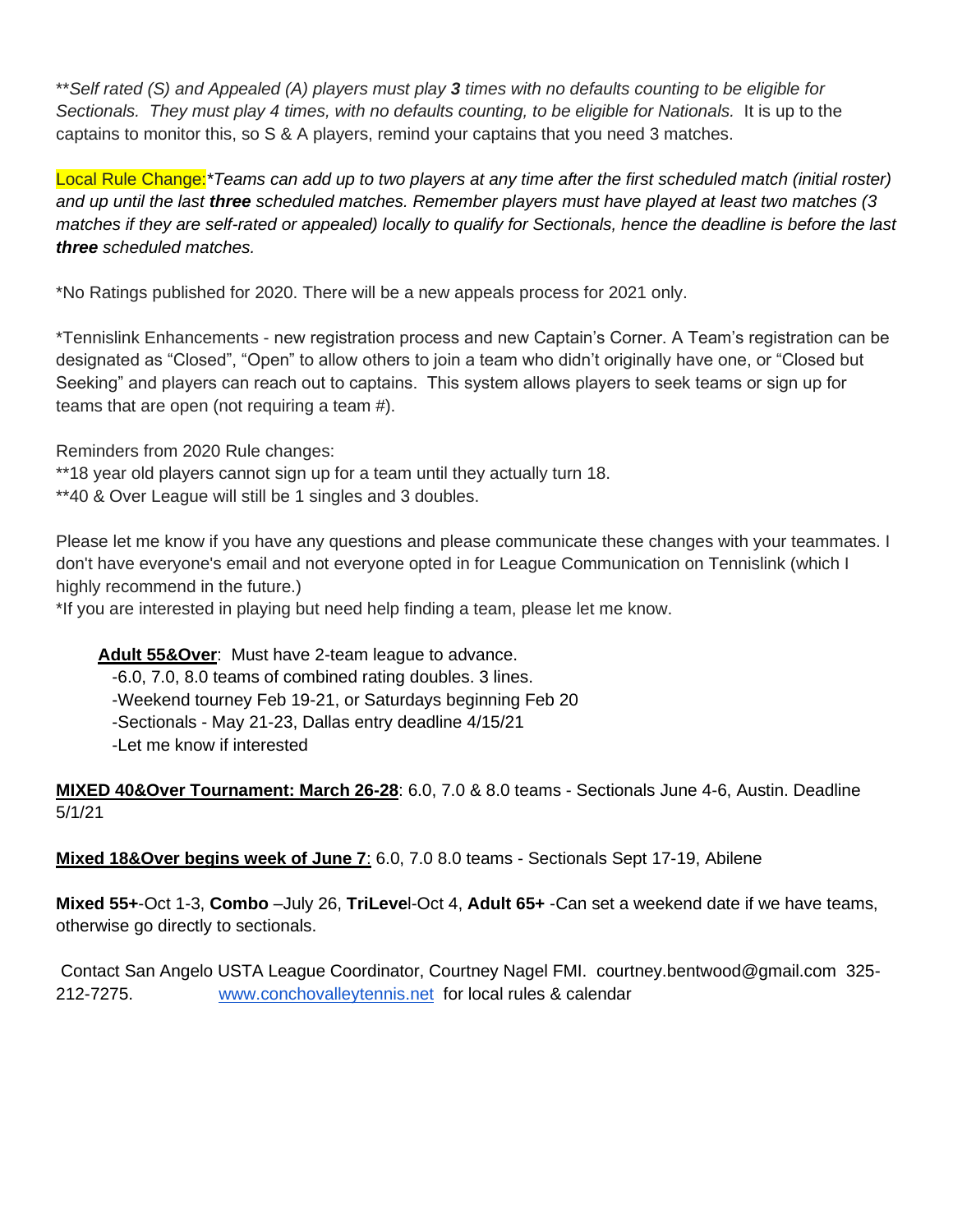## I. **League Members Responsibilities**

- A. Captain's Responsibilities
	- 1. Establish line-ups for matches on printed scorecards.
	- 2. Home team provides balls
	- 3. Captain must see that losing team captain (or a player) signs scorecard at the end of all matches.
	- 4. Winning captain must put scores on Tennislink within 48 hours. Losing captain should confirm online. If scores are not entered within 48hrs the losing captain may enter the scores.
	- 5. Captain should keep scorecard in the event of a future discrepancy.
- B.Player's responsibilities
	- 6. Players register through TennisLink and must be a current USTA member prior to playing first match. Players not registered are subject to forfeiture of the match. If they have a valid computer rating in the database, it will confirm their eligibility for a team. If they have no computer rating, they must self rate on TennisLink. League fee will be charged to the person registering by credit card plus \$3 TennisLink registration fee.
	- 7. Players may only play one level above their rating. So 3.0 players can only play up to 3.5 not 4.0. Leagues with Combined NTRP ratings, NTRP difference between partners shall not exceed 1.0.
	- 8. Minimum age required: Players must be 18 years of age prior to participating in any USTA League program. For Adult 40&Over a player that will turn 40 during the 2020 calendar year, (same for 55, 65  $&$  Over. A player must be that age or turn that age within the calendar year of league play. )
	- 9. Wear proper tennis attire.
	- 10. Know rules of tennis.
	- 11. A team can have a maximum of 2 players from outside a 50 mile radius. If a player doesn't have the specific league in one of the USTA designated areas, they can play in another city without it counting as part of the team's two out-of-city maximum.
	- 12. A player can play on more than one team at a Sectionals event, provided they are at different levels. However, there will be no special scheduling for them or their team.

## II. **Format for League Play**

- A. The USTA League program is composed of two Divisions: Adult and Mixed. The age groups for play are now called "Age Divisions", and include Adult 18 & Over, 40 & Over, 55 & Over, 65 & Over, and Adult 18-30 for the Adult Divisions and 18 & Over, 40 & Over, and 55 & Over for the Mixed Divisions. We will also offer Combo and Tri-Level.
- B. There will be several levels of Adult 18&Over, 40&Over and Adult 18-39 league play: 2.5, 3.0, 3.5, 4.0, 4.5. A player may have an individual rating below but not higher than the level of play i.e., a player with a 4.0 rating may be on a 4.5 team but not on a 3.5 team. *Players may only play one level above their rating.* Adult 55&Over, 65&Over and all Mixed are a combined rating 6.0,7.0,8.0,9.0. Leagues with Combined NTRP ratings, NTRP difference between partners shall not exceed 1.0.
- C. There must be a minimum of three teams in these particular levels to advance to sectionals: Adult 18&Over League-3.5 & 4.0 Levels, and Adult 40&Over 3.5 & 4.0 Levels. If there are only 1 or 2 teams, then they must qualify at a Qualifying Tournament. All other leagues must have a minimum of two teams to advance to Sectionals, except Adult 65, Tri-Level, LoneStar, Mixed 55,Combo & Adult 18-39 may send team directly if only one team.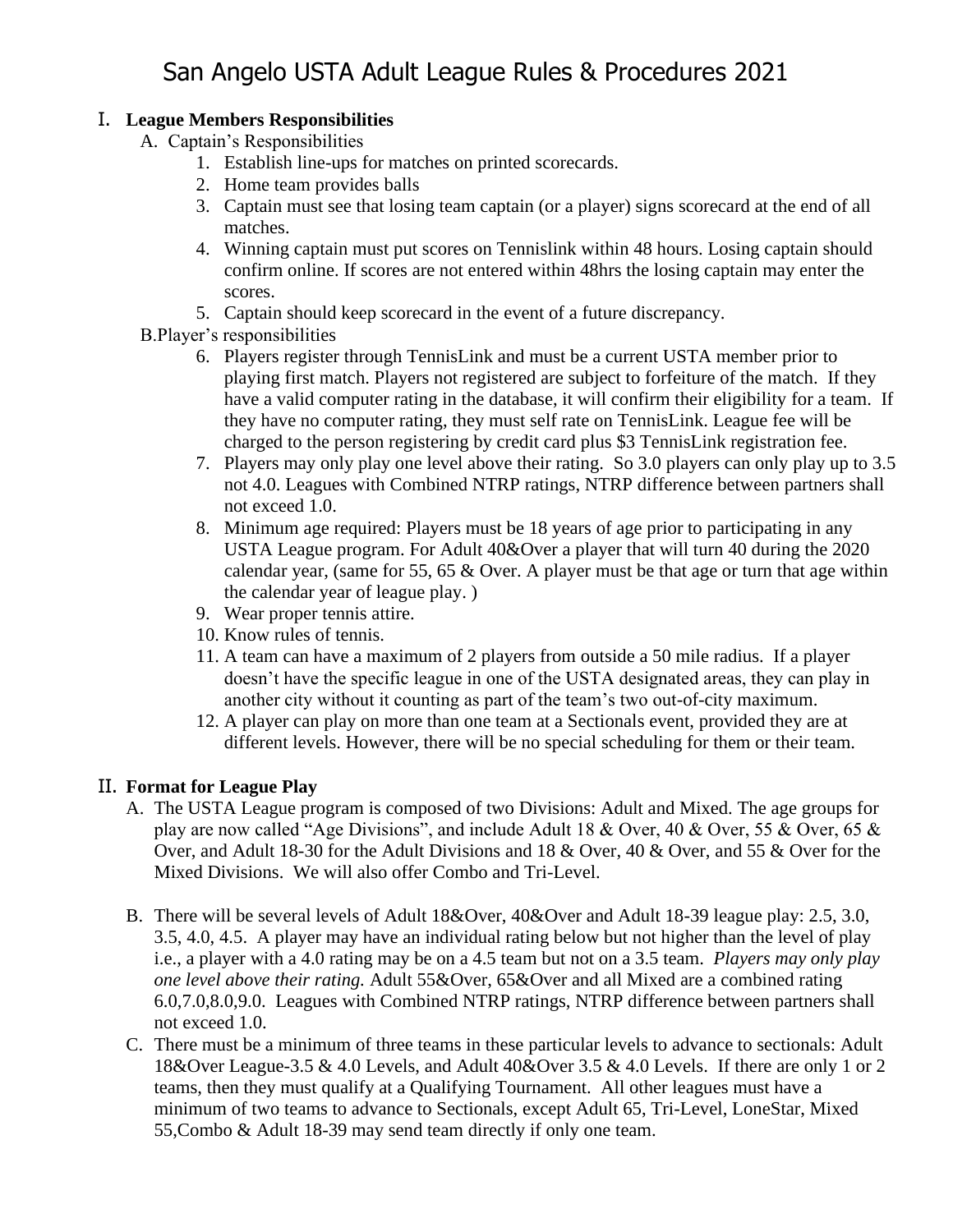- D. If an Adult League consists of only two teams in a level of play, each team must maintain its roster with at least 40% of its players at the designated NTRP level of play. Three team leagues don't have to follow this rule. Adult 55&Over excluded since they are combined ratings.
- E. For Adults and Mixed, the maximum number of players on a team is 14 for leagues with historically four or more teams and 13 players for leagues with three or fewer teams historically (with the exception of Adult  $18+4.0$  men  $\&$  women 16). Seniors, Combo,  $\&$  Tri Level with a min of 6 players they will be allowed 12 members. 2.5 Adult & Lonestar teams and Adult 18-39 league teams (with a minimum of 5) may have up to 10 on their roster.
	- 1. *Teams can add up to two players at any time after the first scheduled match (initial roster) and up until the last three scheduled matches. Remember players must have played at least two matches (3 matches if they are self-rated or appealed) locally to qualify for Sectionals, hence the deadline is before the last three scheduled matches.*
- F. Each team's final season roster (including adding players) must be complete at least 14 days prior to the start of the sectionals event. Additionally Local Leagues must complete ALL regular season matches at least 14 days prior to the sectionals they are attending.

#### **III. Rules & Procedures**

- A. Exchanging line-ups
	- 1. The exchange of the line-up cards must be done at least 5 minutes prior to match time. Captains must have their side of the scorecards completed before exchanging the line-up with the opponent. At match time, players go to their courts and may continue warming up for no more than 10 minutes. Default time is 15 minutes after match start time.
		- a. Defaults/Forfeitures: Should a forfeit be necessary, a team must forfeit line 2 singles or line 3 doubles first, or both singles.
	- 2. Once line-ups have been exchanged, there can be no substitutions except:
		- a. One exception is during the warm-up a player becomes injured or ill. If another roster player is available, they may replace the injured or sick player.
		- b. There can be no substitutions, however if a default or no-show occurs, players must be moved to higher positions. Defaults must occur on line 2 singles, both singles, or line 3 doubles.
		- c. When 2 players on a team show up that are members of different doubles teams, the two players can play together at the higher position in order to avoid an additional forfeit. These players can't be subs, but must be on the original line-up.
		- d. If a match is postponed following exchange of line-ups, the original line-ups would stand only for those positions that had already started (first service attempt) their match. All other positions, even those that were in warm-up may be changed including defaulted courts.
	- 3. Have players on their court make sure they are playing the correct opponents. If play has begun and it is discovered that the wrong players are playing each other, before the 1<sup>st</sup> set has been completed, stop and switch to correct courts  $\&$  restart. If 1<sup>st</sup> set has been completed, then continue as is.
	- 4. Host team provides the balls.
	- 5. No breaks will be taken between the  $1<sup>st</sup>$  game and the  $2<sup>nd</sup>$  game. Remember: After the toss and before play begins to get water, etc. as you would in a normal changeover.
	- 6. Play shall be best of 3 sets, with a 10 point match tiebreaker in lieu of a  $3<sup>rd</sup>$  set. A 2minute break may be taken between sets and/or before the match tiebreak begins. All tiebreaks will be the Coman Tie-break.
	- 7. When a match is postponed following exchange of lineups and originally had a defaulted line, that line may be changed for the make-up match. See "Weather Conditions #4."
	- 8. The team who has won a majority of the matches will be considered the winner:
		- a. Adult 18&Over win 3 individual matches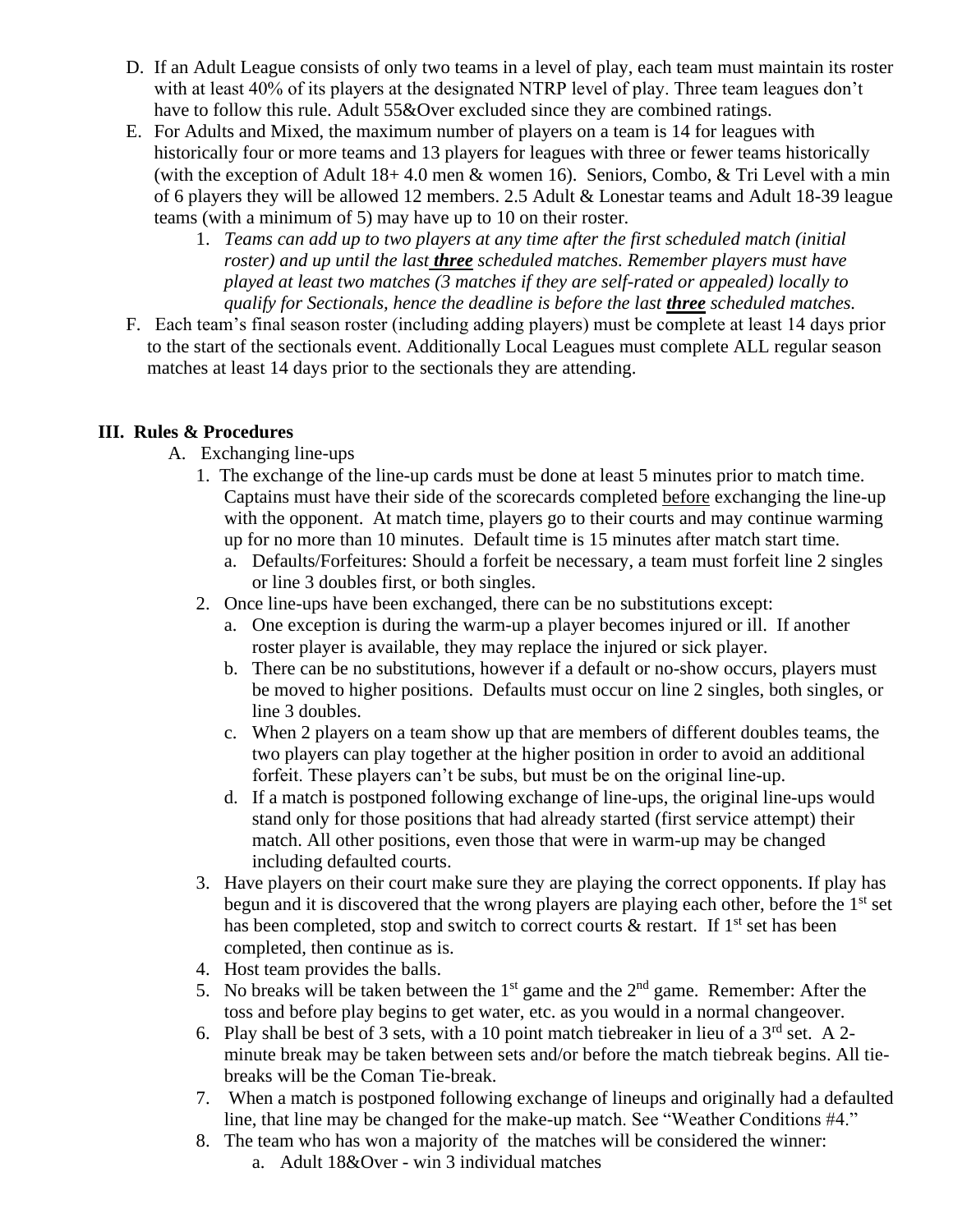- b. Adult 18&Over 2.5 & 5.0, Mixed 18&Over Mixed 40, Adult 55- win 2 individual matches
- *c. Adult 40 & Over (with 1 singles line and 3 doubles lines)- 3 individual matches won: if tied 2-2, the tie shall be broken by the first of the following methods:*
	- *i. Sets: Loser of the fewest number of sets.*
	- *ii. Games: Loser of the fewest number of games*
	- *iii. Game Winning Percentage: total games won divided by total games played going to the hundredths place.*
	- *iv. winner of #1 doubles.*
- B. Forfeitures/Defaults
	- 1. *If a team cannot field the required lines at the scheduled date/time of play, then they must default those lines. This excludes weather-related rescheduled matches.*
	- 2. Forfeits must be from bottom up, i.e. line 2 singles or line 3 doubles, or both singles.
	- 3. When two players on a team show up that are members of two different doubles teams the Section authorizes in this case, the two players be able to play together at the higher position in order to avoid an additional forfeit.
	- 4*.Team Matches: In order for it to count as a team match, a majority of the matches must be played (ex: if 5 lines, then 3 must play). For Adult 40&Over (since 4 lines being played) you can only default 1 line or else it would be considered an incomplete match. (majority of the lines would be 3) In the case of invalid matches (less than the minimum number of matches played) if scores are entered in Tennislink they will count only for NTRP ratings and advancement (like one of your two required to go to sectionals). Otherwise the match will be considered Incomplete. If you have an incomplete match, all of your matches in that particular round will be taken out of the standings. Please notify Courtney when you have an incomplete match. (This stands for all League matches in all levels.)*
	- 5. Full Team Default: If a team forfeits an entire team match for any reason during round robin play, then all matches of that team in the round robin portion, played or to be played shall be null and void. If teams in contention have played the defaulting team- those scores will stand. If there are several round robins within the local competition, this guideline concerns the round robin in question only.
	- 6. In the spirit of good sportsmanship and fair play, the opposing team should be advised of a known default. The defaulting captain will still be able to designate at what position (2<sup>nd</sup>) singles or  $3<sup>rd</sup>$  doubles) a known default will occur.
	- 7. Scoring of Team Defaults in Championship/Sectionals: Revised language to state that when a team defaults an entire team match at a Championship/Sectionals, that team is no longer eligible to continue to play at that championship. All matches will be null and void but will be used for ratings and advancement purposes.
	- 8. Both Team Captains must be notified that a default is being invoked prior to playing the match as a "practice match".
	- 9. All USTA Sectional or National Championship matches played by League players will take precedence over the local league matches. Teams and or players who advance to USTA League Championships, representing the city for which the local match conflict exists, shall have the right to request that their lines in a local match be played at some time other than the originally scheduled date. Only players who will attend the Sectional Championships as members of their team and play or serve as an alternate (i.e. a singles player or a member of a doubles team) may request a rescheduling of a local match. Each line played at an alternate time to accommodate the championship shall be played by at least one player who was absent due to the Championship. Captains of the players advancing are to notify their opposing captain of the conflict as soon as they know of a conflict with their advancement to a Sectional or National Championship. Teams with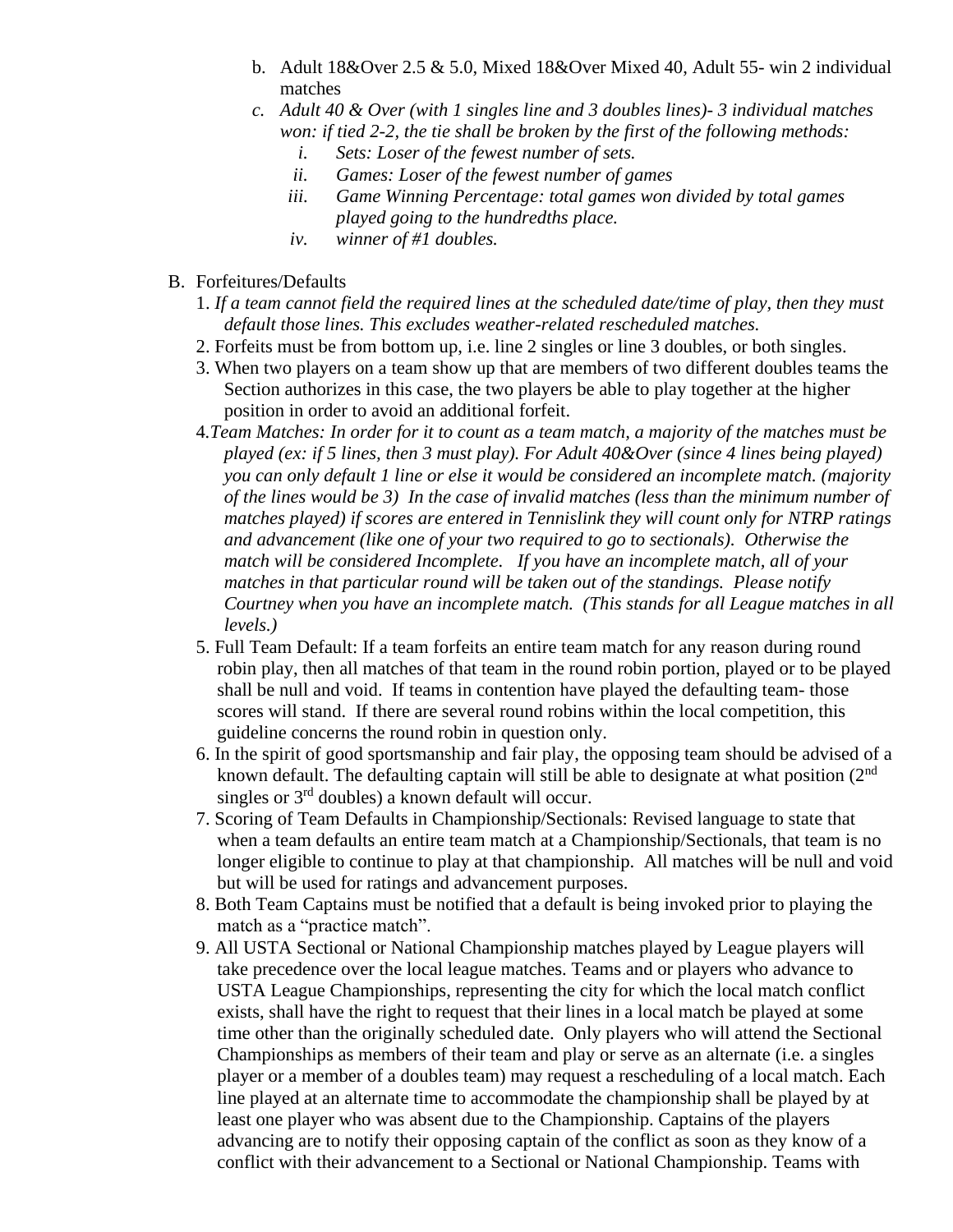greater than 50% absence due to representation at a Sectional or National Championship for a city other than the one the local league is being played, will only be allowed to make up lines so their team plays a majority of the lines to constitute a valid team matches (3 lines in a 5 line league; 2 lines in a 3 line league).

- C. Weather Conditions
	- 1. Should weather be questionable, the captains will look on [www.weather.com](http://www.weather.com/) one hour prior to match time. If temp is 40 or below or if wind chill is 30 or below then the match is called. Also if wind is blowing 25 mph or above the match *can* be called.
	- 2. If rain occurs after a match has begun, the players need to wait 30 minutes to see if it will pass. The home captain makes the final decision regarding court playability.
	- 3. Weather-cancelled matches will be added to the end of the season at the same day/time, unless otherwise decided by both captains. Coordinate make-ups with the league coordinator to verify court reservations.
	- 4. If a match is postponed following exchange of line-ups, the original line-ups would stand only for those positions that had already started (first service attempt) their match. All other positions, even those that were in warm-up may be changed including defaulted courts.
- D. Cell Phones and Beepers
	- 1. Cell phones and beepers must be silenced during play. *Should a phone audibly ring during play, opponent may stop play and claim the point as a deliberate hindrance.* If the phone vibrates, no penalty. Please no texting on the court. During the 90 second changeover a player may check phone for urgent calls they may have received. Electronic device usage of any kind is not allowed in USTA sanctioned events and we are allowing you this courtesy.
- E. NTRP
	- 1. Year-end Computer rated (C) and Benchmark (B) are not subject to NTRP Dynamic Disqualification. All others are including Self-Rated (S) and Appealed (A). Year-end Mixed Exclusive and Tournament Exclusive rated players are required to self-rate for the Adult Division League play and are therefore self-rated (S) and subject to dynamic disqualification.
	- 2. Dynamic Disqualification comes after a player receives **3 strikes** during the season and they will then get rated to the next level. Strikes occur when a player's dynamic rating exceeds the maximum tolerance for that level. At the local level, the third match flagged shall be considered a loss and that individual match shall be considered a win for the opposing player or doubles team.
	- 3. Self Rating form online: If a player was a Super Champ in 16s or 18s in the past five years, he/she must self-rate at or above a 4.5 level. Former HS players can't play below 3.0. *For Adult 18&Over, each player shall have reached 18 yrs of age prior to playing their first league match. For Adult 40&Over reach 40 during the calendar yr, etc.* If you have a player that needs to self-rate, they need to do it themselves, not the captain.
	- 4. Self-rating are valid for 2 years from the date issued or until replaced by a dynamic or computer rating. It there is a change in their playing experience the player may appeal their rating up at that time or they may be promoted by the Section coordinator.
	- 5. Ratings are valid for 3 years for players 59yrs and under, and 2 years for those 60 and older. You must have played at least 3 matches against players with a dynamic rating in order to produce a dynamic rating for yourself.
	- 6. A "Benchmark" player means a player whose rating has been determined by the computer using a combination of the DNTRP for a player and their performance at a championship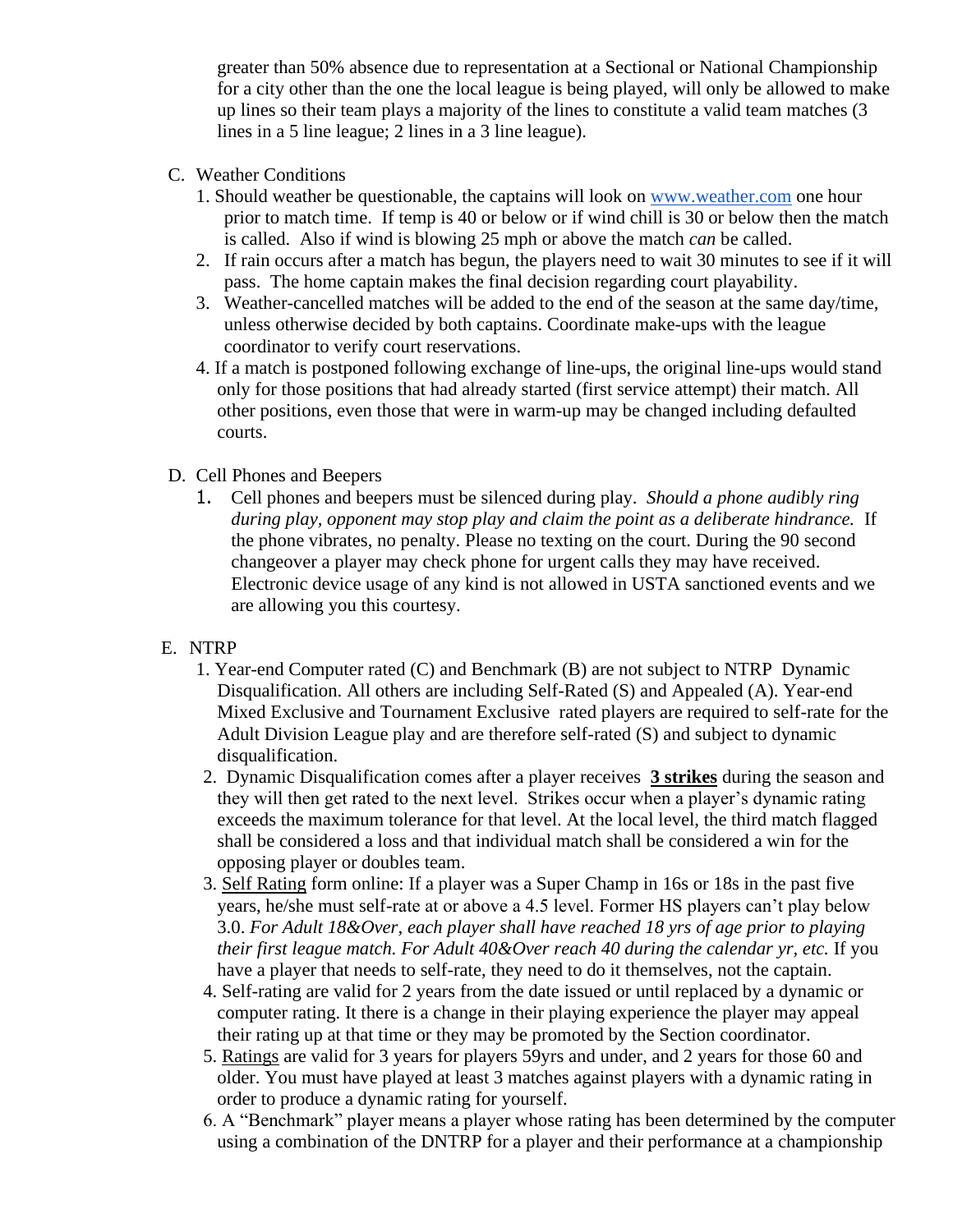and to whose record other records are compared. Generally, players who compete in area championships, sectionals, and nationals are benchmarks.

- 7. If a team member is moved up during the local season, he/she can be added to a team at the higher level but still must play at least two matches to be eligible to advance sectionals. If a team loses a player due to DNTRP during season, a team can add a player. Remember, he/she must play at least two matches on that team to advance to sectionals.
- 8. In the event of a disqualification locally from a particular level of play, a self-rated player will have to immediately move up a level as well as a computer-rated player with an A. However no matches will be taken away from their teams. At the Sectional level, the Section chooses to calculate dynamic ratings and disqualify those players that meet the criteria for NTRP disqualification following the conclusion of the championship, all points earned by disqualified players at the championship will stand. Captains who have 2 or more disqualifications within 12 months may be subject to grievance being filed against them.

#### IV. **Determining Sectional Participation**

- A. The team with the best record at the end of league season will determine the local champion to advance to sectionals providing that team has met all league qualifications. Teams advancing to Sectionals will be responsible for their entry fee. If the first place team can't attend, the 2<sup>nd</sup> place team can represent and so forth.
- B. Ties shall be broken by the  $1<sup>st</sup>$  of the following:
	- 1. Individual matches- winner of most individual matches (or lines) during the season.
	- 2. Head to head- winner of head to head matches
	- 3. Sets- loser of fewest number of sets
	- 4. Games- loser of fewest number of games
	- 5. In event of a games tie, San Angelo will go back to the last head to head match winner.
- C. To qualify for sectional play, Computer rated players must have played a minimum of 2 matches with only one default counting for leagues that have a National program (Adult 18&Over, 40&Over, 55&Over; Mixed 18+,Mixed 40+). Self-Rated and Appealed Players must play three times (with no defaults counting) in order to attend Sectionals and four times to qualify for Nationals. To qualify for sectional play for Combo, Adult 65+, Mixed 55+, & Tri-Level players must play at least once locally.
- D. In order to advance to Nationals in Adult or Mixed leagues Computer- rated players must have played at least 3 matches with one default counting and for Self-Rated & Appealed players they must play 4 matches w/ no defaults. A retired match shall count.
- E. Each team's final season roster (including adding players) must be complete at least 14 days prior to the start of the sectionals event. Additionally Local Leagues must complete ALL regular season matches at least 14 days prior to the sectionals they are attending.
- F. Players on teams that withdraw from a Sectionals within 14 days of the tourney or cause a full team forfeit before completing all scheduled matches are not allowed to attend any sectional event for a period of 12months.

#### V. **Grievances**

A. Any grievance that comes up should be filed in writing and delivered to Courtney Nagel within 48 hours of the disputed match. Include a \$50 grievance fee (non-refundable). A duplicate copy of the grievance will be sent to the opposing captain. The three person grievance committee on the CVTA board will review and decide the issue in question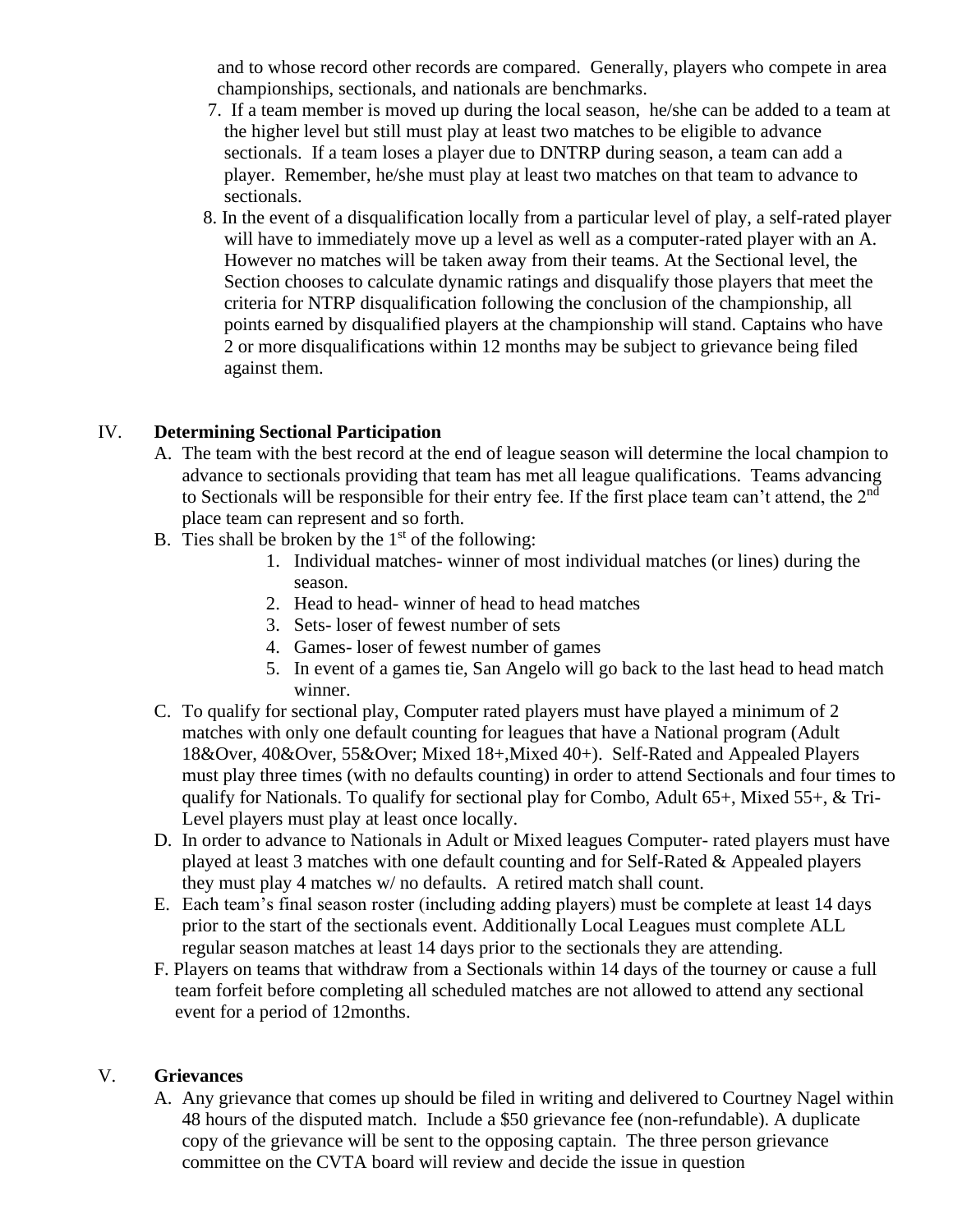## **USTA Texas Section 2021 Section League Regulations**

**USTA NATIONAL LEAGUE REGULATIONS shall apply to all USTA Leagues played in the USTA Texas Section; the Friend at Court shall apply to all matches played in USTA Leagues; and in all matches played without officials, the USTA official publication, THE CODE, shall be observed. The USTA Point Penalty System shall be used at all championship levels. District and Local Rules and Regulations may be developed to supplement the USTA National and Sectional Rules and Regulations. However, the Local Rules and Regulations must not contradict the National or Sectional established rules and regulations. If the Section or Local League does not have a regulation in place to address an issue and there is a National Championship Regulation on that issue, the Section or Local League must follow the National Championship Regulation.**

**In addition to, and as allowed by USTA National League Regulations, the USTA Texas Section has adopted the following League Regulations for all league matches played in the Texas Section. Teams/Players participating in championships and local leagues should be familiar with USTA National League Regulations, Texas Section Regulations and their Local League Regulations.**

#### **Minimum Number of Players on a Roster:**

- **Adult 18 & Over 3.0, 3.5, 4.0 and 4.5 = 8 players per team**
- **Adult 18 & Over 2.5, 5.0, 5.5 and Open division = 5 players per team**
- **Adult 40 & Over 3.0, 3.5, 4.0 and 4.5 = 7 players per team**
- **Adult 40 & Over Open = 6 players per team**
- **Adult 55 & Over (all levels) = 6 players per team**
- **Adult 65 & Over (all levels) = 6 players per team**
- **18 & Over Mixed (all levels) = 6 players per team**
- **40 & Over Mixed (all levels) = 6 players per team**
- **55 & Over Mixed (all levels) = 6 players per team**
- **Tri-Level = 6 players per team**
- **Combo = 6 players per team**
- **Adult 18-39 (all levels) = 5 players per team**
- **Lone Star = 6 players per team**

**Registration for Minimum Team Rosters. All USTA Texas Leagues shall register through TennisLink. Minimum team rosters must be registered on TennisLink by the following dates:**

- **04/01/2021 - Adult 40 & Over Qualifying Tournament**
- **04/15/2021 - Adult 55 & Over League**
- **05/01/2021 - Mixed 40 & Over League**
- **06/01/2021 - Adult 18 & Over Qualifying Tournament**
- **07/01/2021 - Adult 18 & Over League**
- **07/01/2021 - Lone Star League**
- **07/20/2021 - Adult 40 & Over League**
- **08/01/2021 - Mixed 18 & Over League**
- **09/15/2021 - Combo League**
- **09/15/2021 - Adult 65 & Over League**
- **09/15/2021 - Mixed 55 & Over League**
- **11/15/2021 - Tri-Level League**

**Maximum Number of Players on a Roster. Each local league determines the final number of players per roster.** 

**Final Team Rosters. Each team's final season roster, (including adding players), must be complete at least 14 days prior to the start of the sectionals event. Additionally, Local Leagues must complete All regular season matches at least 14 days prior to the start of the sectionals event they are attending.**

**Match Requirements To Qualify for Local League Playoffs, City Championships and Sectionals. All Leagues Advancing to the National Championships, (Adult 18 & Over, Adult 40 & Over, Adult 55 & Over, Mixed 18 & Over,**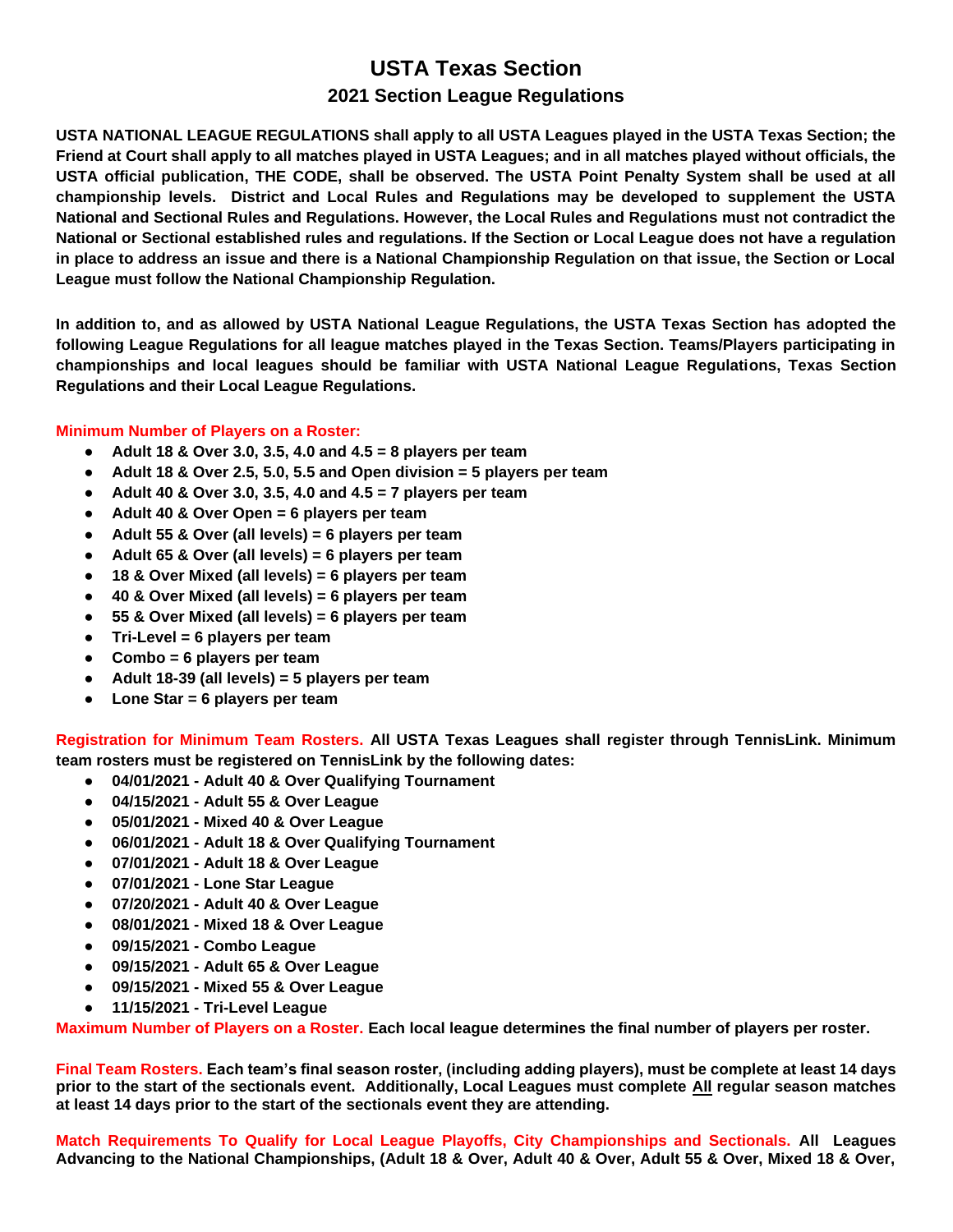**Mixed 40 & Over): Computer Rated Players (C) must play 2 matches on the same team at the same level in the same age group (one default received shall count) to be eligible for Local League Playoffs, City Championships and Sectionals. Self-Rated Players (S) and Computer Appealed Rated Players (A) must play 3 matches on the same team at the same level in the same age group with no defaults counting to be eligible for Local League Playoffs, City Championships and Sectionals. If, during the league season, a player is moved to a higher level, he/she must meet the match eligibility requirement at the higher level to advance to Sectionals with the higher level team. (2.03A(1-5), 2020 USTA League Regulations)**

**Match Requirements To Qualify for National Championships. Computer Rated Players (C) must play 3 matches on the same team at the same level in the same age group (one default received shall count) to be eligible to play in the National Championships. Self-Rated Players (S) and Computer Appealed Rated Players (A) must play 4 matches on the same team at the same level in the same age group with no defaults counting to be eligible to play in the National Championships. (2.03A(1-5), 2020 USTA League Regulations)**

**Leagues that have to have a minimum of 3 teams in a league to advance to Sectionals: (Exception: Qualifying Tournament)**

- **Adult 18 & Over - 3.5 & 4.0 levels**
- **Adult 40 & Over - 3.5 & 4.0 levels**

**Leagues that have to have a minimum of 2 teams in a league to advance to Sectionals:**

- **Adult 18 & Over League - 2.5, 3.0, 4.5 & 5.0 levels**
- **Adult 40 & Over League 3.0 & 4.5 levels**
- **Adult 55 & Over League- all levels**
- **Mixed 18 & Over League – all levels**
- **Mixed 40 & Over League – all levels**
- **Qualifying Tournament - all levels**

#### **Leagues that may send a team to Sectionals without having a local league:**

- **Adult 18 & Over League - 5.5 & Open**
- **Adult 40 & Over League - Open**
- **Adult 65 & Over League – all levels**
- **Ladies Lone Star League**
- **Tri-Level League – all levels**
- **Mixed 55 & Over League – all levels**
- **Combo League –all levels**
- **Adult 18-39 League – all levels**

#### **If You Have a Local League For:**

- **Tri-Level, Mixed 55 & Over, Combo, or Adult 18-39. All players must play at least one match locally on the same team at the same level in the same age group to be eligible to play in the Sectional Championships. One default received shall count.**
- **Adult 65 & Over. All players must play at least two matches locally on the same team at the same level in the same age group to be eligible to play in the Sectional Championships. One default received shall count.**
- **Adult Qualifying Tournament. All players must play at least two matches locally on the same team at the same level in the same age group to be eligible to play in the Adult Qualifying Tournament. One default received shall count.**

**Scoring of Full Team Defaults. If a local league does not have a specific rule in place to cover a full team default, it must follow the National/Sectional Championship Regulation 2.03L, which states:** *"If a team defaults an entire team match for any reason during round robin play, that team is ineligible to continue play at that championship. All matches of the defaulting team already played shall be null and void when determining standings but will be used for ratings and advancement purposes. If all teams with a mathematical chance to advance have played the*  defaulting team in good faith, those matches shall stand as played when determining standings. The Sectional *Association may impose further penalties on the defaulting team."* **If there are several round robins within the local competition, this guideline concerns the round robin in question only. (Regulation 2.03L, 2020 USTA League Regulations)**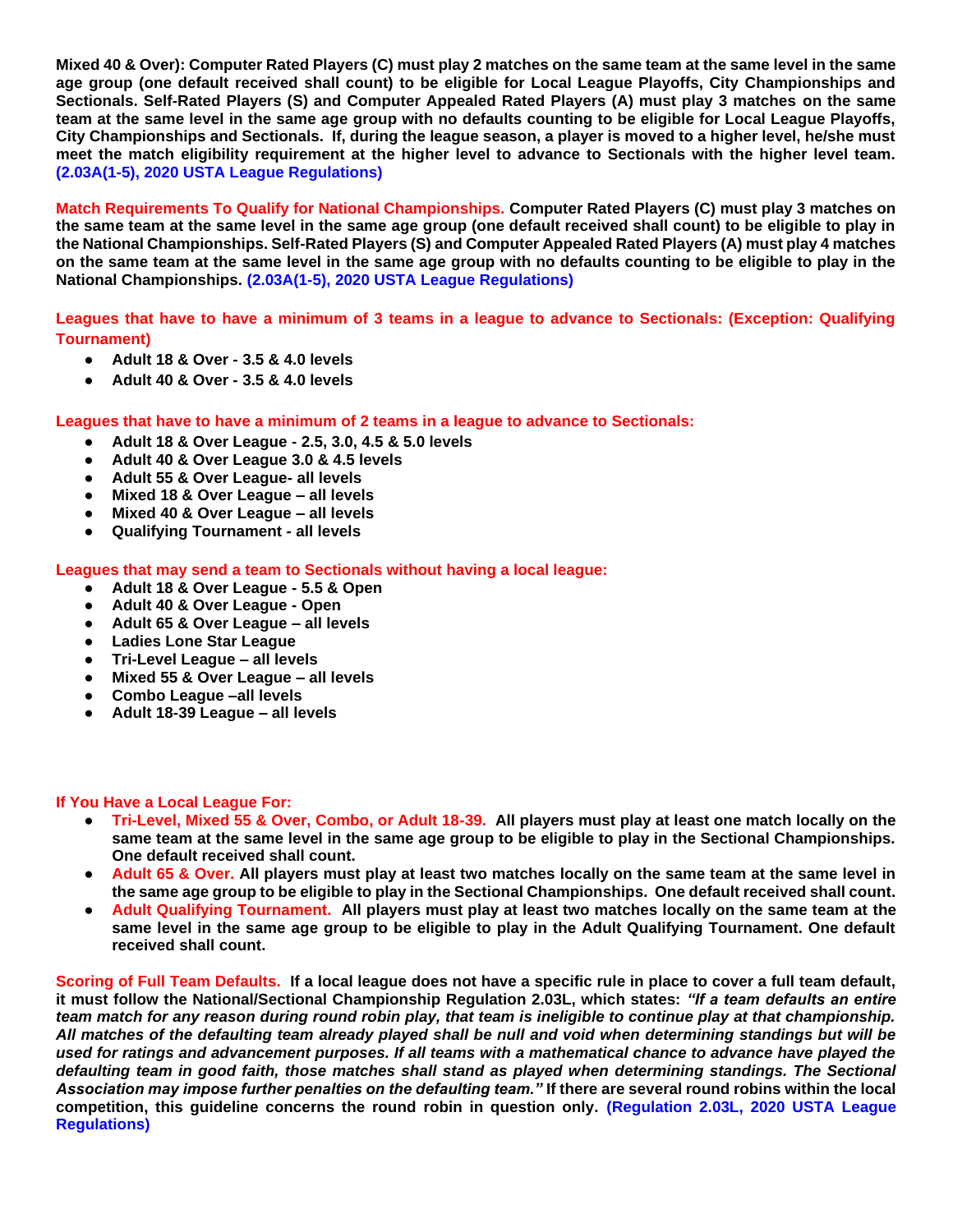**Dynamic Disqualification. No dynamic disqualification of year-end computer rated players. Who can be dynamically disqualified? NTRP published level followed by A (appeal-all), S (self-rated), and D (disqualified) or E (early start) in the adult divisions through the Section Championships. (Page 3, 2020 USTA League Regulations)** 

**Local League Dynamic Disqualifications. In the event of a local dynamic disqualification from a particular level of play, a self-rated player and/or an appealed computer rated player (A) will have to immediately move up to the appropriate level. However, no matches will be taken away from their teams. All points earned by a disqualified player will stand. Captains who have 2 or more disqualifications within 12 months may be subject to a grievance being filed against them. (2.04B(2)b, 2020 USTA League Regulations)**

**Sectional and Local League Championship Dynamic Disqualifications. At the Sectional level and local championship/playoff level, the Texas Section chooses to calculate dynamic ratings and disqualify those players who meet the criteria for NTRP disqualification following the conclusion of the championship. All points earned by the disqualified player at the championship will stand. From that point forward, the disqualified player will have to play at their new level which could possibly prevent them from advancing with their team to the Sectional or National Championships. (2.04B(2)b / 2.04E(2)c, 2020 USTA League Regulations)**

**Team Penalty for Pulling Out of the Sectional Championships. When a team, which is scheduled to play in a Sectional Championship, pulls out within 14 days of the Championship or leaves a Sectional Championship, causing a full team forfeit before completing all scheduled matches, all players on the forfeiting team can play in their local league the following year but cannot advance to any Texas Sectional Championships for a period of 12 months, including the Sectional Championship they dropped out of for the following year. The local league coordinator for the city or area in whose league the team played will be notified of the year suspension for all players on the team. The players through their local league coordinator may appeal their suspension within 14 days of notification to the Section Appeals Committee who may grant relief under extenuating circumstances.**

**Out of Area Players. A team may have only one player from outside the 50 mile radius of the center of a large city, Fort Worth, Dallas, San Antonio, Austin and Houston. Teams from all other cities can have a maximum of two players from outside the 50 mile radius of the center of the city. If a player does not have the specific league in one of our designated areas, (i.e. Abilene, Amarillo, Austin), he/she can play in another city without it counting as part of the out of area maximum.**

**Sectional or National Championship Matches Will Take Precedence Over Local League Matches. All USTA Sectional or National Championship matches played by League players will take precedence over the local league matches. Teams, Players and Captains who advance to USTA**

**League Championships, representing the city for which the local match conflict exists, shall have the right to request that their lines in a local match be played at some time other than the originally scheduled date. Only players who will attend the Sectional Championships as members of their team and play or serve as an alternate (i.e. a singles player or a member of a doubles team) may request a rescheduling of a local match. Each line played at an alternate time to accommodate the Championship shall be played by at least one player who was absent due to the Championship. Captains of the players advancing are to notify their opposing captain of the conflict as soon as they know of a conflict with their advancement to a Sectional or National Championship. Teams with greater than 50% absence due to representation at a Sectional or National Championship for a city other than the one the local league is being played, will only be allowed to make up lines so their team plays a majority of the lines to constitute a valid team match (3 lines in a 5 line league; 2 lines in a 3 line league).**

**Early Start Leagues. Early Start League players must follow the procedures set forth below when they receive a year-end computer rating that places them above the NTRP level at which they are competing:**

- **Players who are found to have valid computer ratings, after the appeal process, that place them at the clearly above level mark (disqualification level) must immediately adjust to their new NTRP level. Prior team matches played are valid. They will not be allowed to continue to play with their team at the lower level. (2.05B(3) / 2.05B3(a), 2020 USTA League Regulations)**
- **Players who are found to have valid computer ratings, after the appeal process, that place them above the NTRP level at which they are competing may continue their participation at the lower NTRP level through the conclusion of any Early Start League in progress or until such other date or championship level as determined by the Section. They shall not be permitted to advance to any National Championship at the lower NTRP level. Prior team matches played are valid. The Texas Section does not allow these players to advance to sectionals at the lower NTRP level. (2.05B(3) / 2.05B3(b), 2020 USTA League Regulations)**
- **Players on a 2.5 team who are found to have valid computer ratings, after the appeal**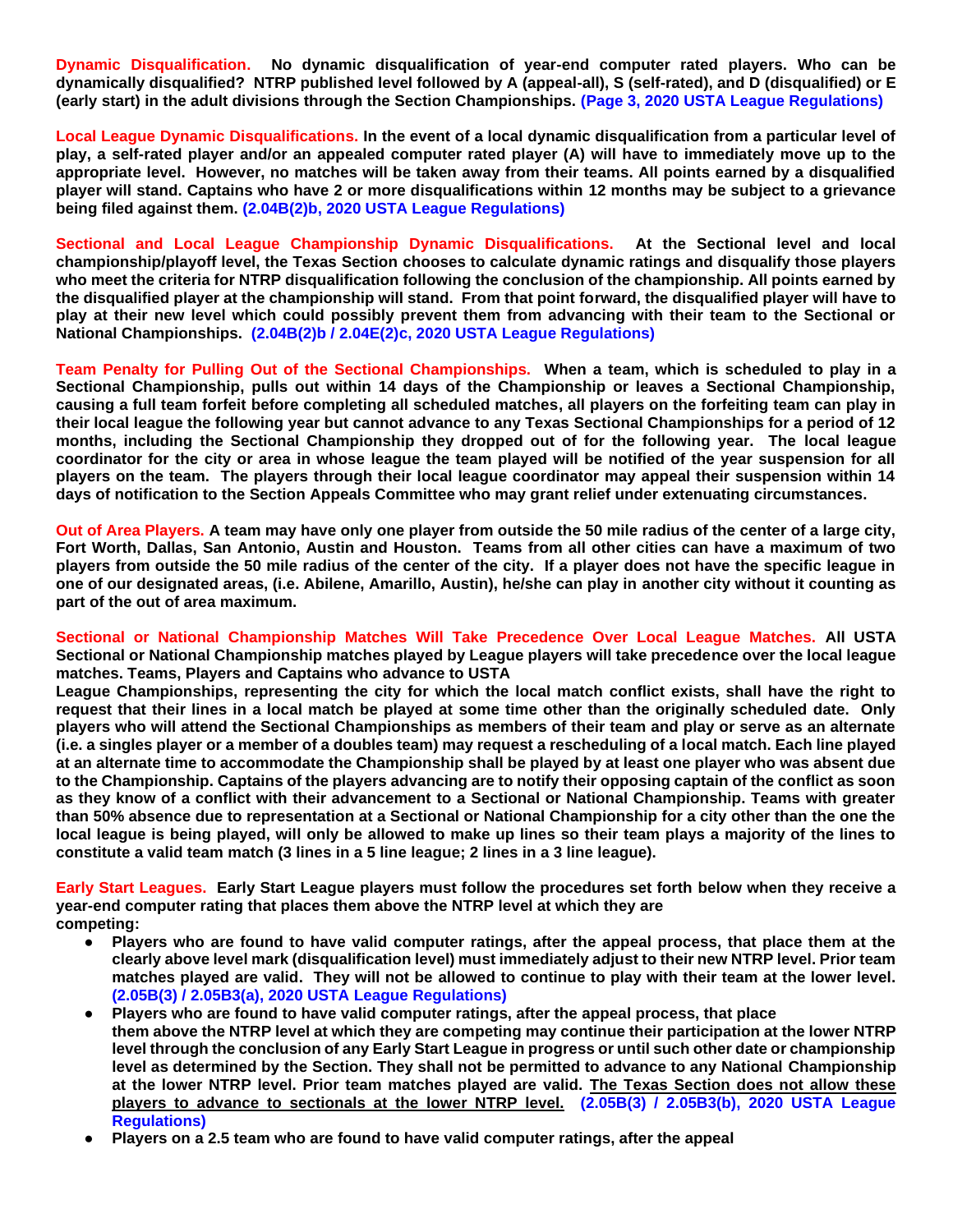**process, that place them above the 2.5 NTRP level may continue their participation through all championships at the 2.5 level UNLESS their year-end rating reached the clearly above level mark (disqualification level). If it did, they must immediately adjust to their new NTRP level. Prior team matches played are valid. They will not be allowed to continue to play with their team at the lower level. (2.05B(3) / 2.05B3(c), 2020 USTA League Regulations)**

**Rating Differential Between Players. The spread between players of an individual doubles pair may not exceed 1.0 in the Mixed Doubles, Adult 55 & Over, Adult 65 & Over, and Combo League. (2.01A(3), 2020 USTA League Regulations)**

**When Two Players on a Team Show Up That Are Members of Two Different Doubles Teams. The Section authorizes, in this case, that the two players may play together at the higher position in order to avoid an additional forfeit. Example: Only one doubles player on line 2 shows up and only one doubles player on line 3 shows up, then those two players can play on line 2 to avoid an additional forfeit. Defaults are from the bottom up.**

**Self-Rating General & Experienced Player Guideline Chart. New players must self-rate in order to participate in USTA Leagues. A self-rating is based on the player's tennis history. A self-rated player remains a self-rated player until the player produces a year-end computer rating. The following link shows a player's self-rating as it relates to their tennis history:** 

**https://www.usta.com/content/dam/usta/pdfs/10013\_experience\_player\_ntrp\_guidelines.pdf**

**Super Champ Self-Rating. If a Junior player was a Super Champ in the 16's or 18's in the past five years, he/she must self-rate at or above a 4.5 level.** 

**Tri-Level League Rules. The upper-level Tri-Level Teams, (3.5-4.0-4.5), cannot have any self-rated players, appealed rated players, or mixed and tournament exclusive players on their roster. Each player must be computer rated. If a computer rated player, after registering for a Tri-Level Team is double bumped at the end of the year, they must play at the higher level.**

**Players on Multiple Teams at the Local Level. Local Leagues can determine if players are allowed to play on multiple teams in the same league at the same level.**

**Players on Multiple Teams at the Sectional Championships. A player can play on more than one team at a Sectional Championship, provided they are at different levels. However, there will be no special scheduling for that player or team. Captains cannot captain more than one team at a Sectional Championship at the same level and gender.**

**Resources for Your Event. The following link is the link to the "Resources for Your Event" page. Included on this page, is the "Resources & Tools" section. The USTA Resources page has everything you need to get in the game and stay in the game from forms and information to tools and related links. http://www.usta.com/Adult-Tennis/USTA-League/resources/**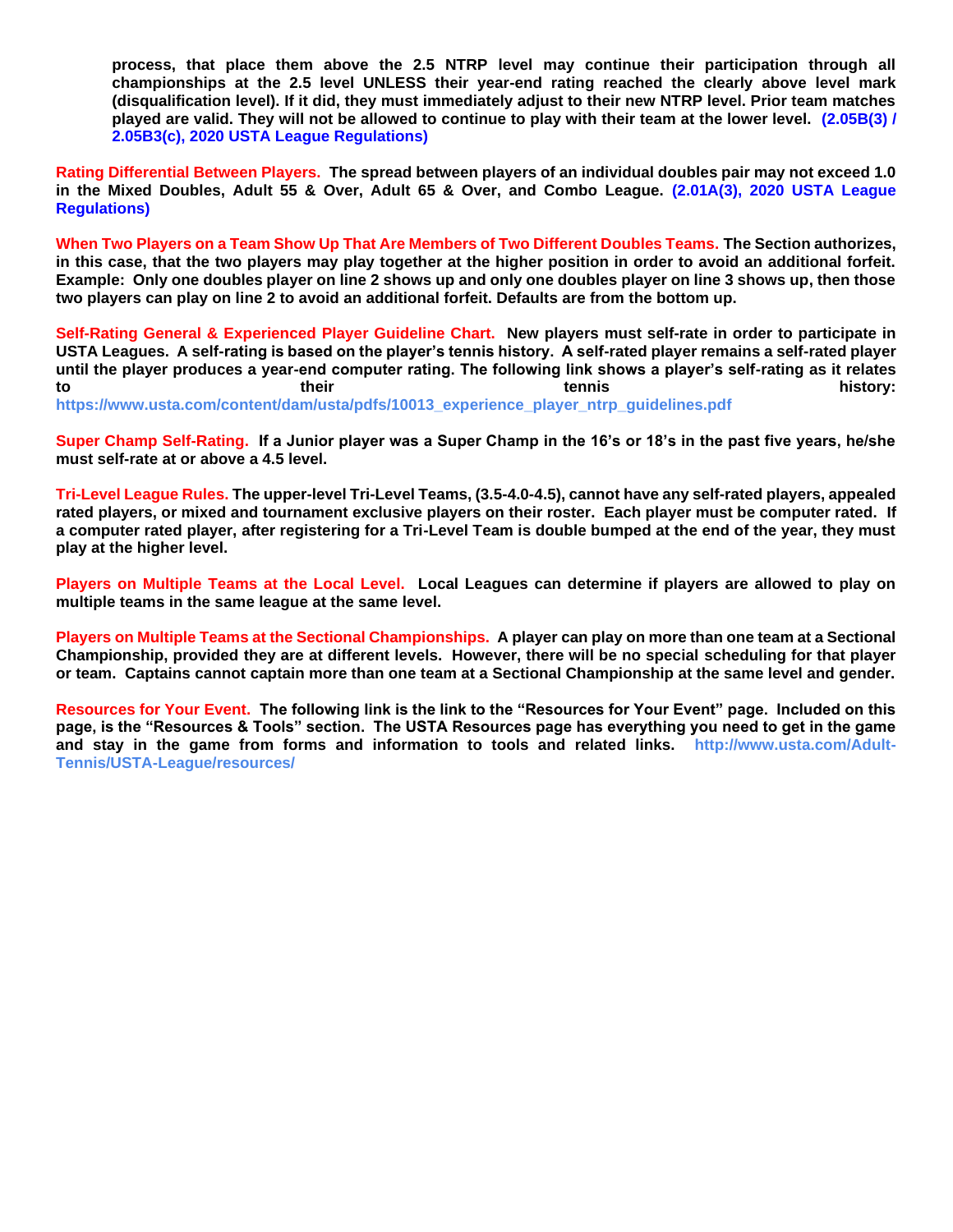|                       | IMPORTANT DATES                                                            | FOR 2021 TENNIS (Local start dates subject to change) |                           |                    |
|-----------------------|----------------------------------------------------------------------------|-------------------------------------------------------|---------------------------|--------------------|
|                       |                                                                            |                                                       |                           | Sectional<br>Entry |
| Date (or the week of) | Event                                                                      | Sectionals                                            | <b>o</b>                  | Deadline           |
| Jan 5                 | USTA League Captains packet available online at www.conchovalleytennis.net |                                                       |                           |                    |
| Jan 29-31             | USTA Tri Level Sectionals                                                  |                                                       | Austin                    | Dec 20             |
| Jan 25 week           | San Angelo Adult 40 & Over League begins                                   | Aug 27-29                                             | Houston                   | $25 -$ Jul         |
| Feb 21-23?            | SACC Pre-Season Tournament                                                 |                                                       |                           |                    |
| Feb 19-21             | Adult 55&Over Local Tournament / league                                    | May 21-23                                             | <b>Dallas</b>             | Apr 20             |
| Mar. 5-7              | USTA Adult Major Zone-San Angelo                                           |                                                       | San Angelo, No league Sun | Feb $15$           |
| March 13-20           | Spring Break                                                               |                                                       |                           |                    |
| <b>March 26-28</b>    | San Angelo 40+ Mixed Tourney: 6.0, 7.0, 8.0                                | ປune 4-6<br><del>z.ວ,ວ.ວ,≖.ວ ບພ ວ</del> າ             | <b>Austin</b>             | 1-May              |
| Mar 29 week           | 18 & Over League begins<br>San Angelo Adult                                | Aug2/Lonestar, 3.0,4.0 Aug7-9) Dallas/Richardson      |                           | $25 - Jun$         |
| April 4               | Easter                                                                     |                                                       | No League                 |                    |
| <b>April 24-25</b>    | Adult 40&Over Qualifying Tourney                                           |                                                       | Austin                    | Apr 1              |
| April 29-May 2        | USTA Senior/Super Senior Major Zone-San Angelo                             | There will be league Sun May 2                        | San Angelo                | Apr 19             |
| May 7-9               | SACC Smash                                                                 |                                                       | No League                 |                    |
| May 21-23             | Adult 55 & Over Sectionals                                                 |                                                       | <b>Dallas</b>             | $15 - Apr$         |
| Nay 9                 | Mother's Day                                                               |                                                       | No League                 |                    |
| May 29-31             | Memorial Day weekend                                                       |                                                       | No League                 |                    |
| $June 4-6$            | USTA 40+ Mixed Doubles Sectionals                                          |                                                       | Austin                    | $1-May$            |
| Jun 7 week            | San Angelo Adult 18+ Mixed League begins                                   | Sept 17-19                                            | 6.0, 7.0 & 8.0 Abilene    | 1-Aug              |
| June 12               | Finale<br>Bentwood Fantastic                                               |                                                       |                           |                    |
| June 26-27            | USTA Adult 18 & up Qualifying Tourney                                      |                                                       | Austin                    | תול-1              |
|                       |                                                                            |                                                       |                           |                    |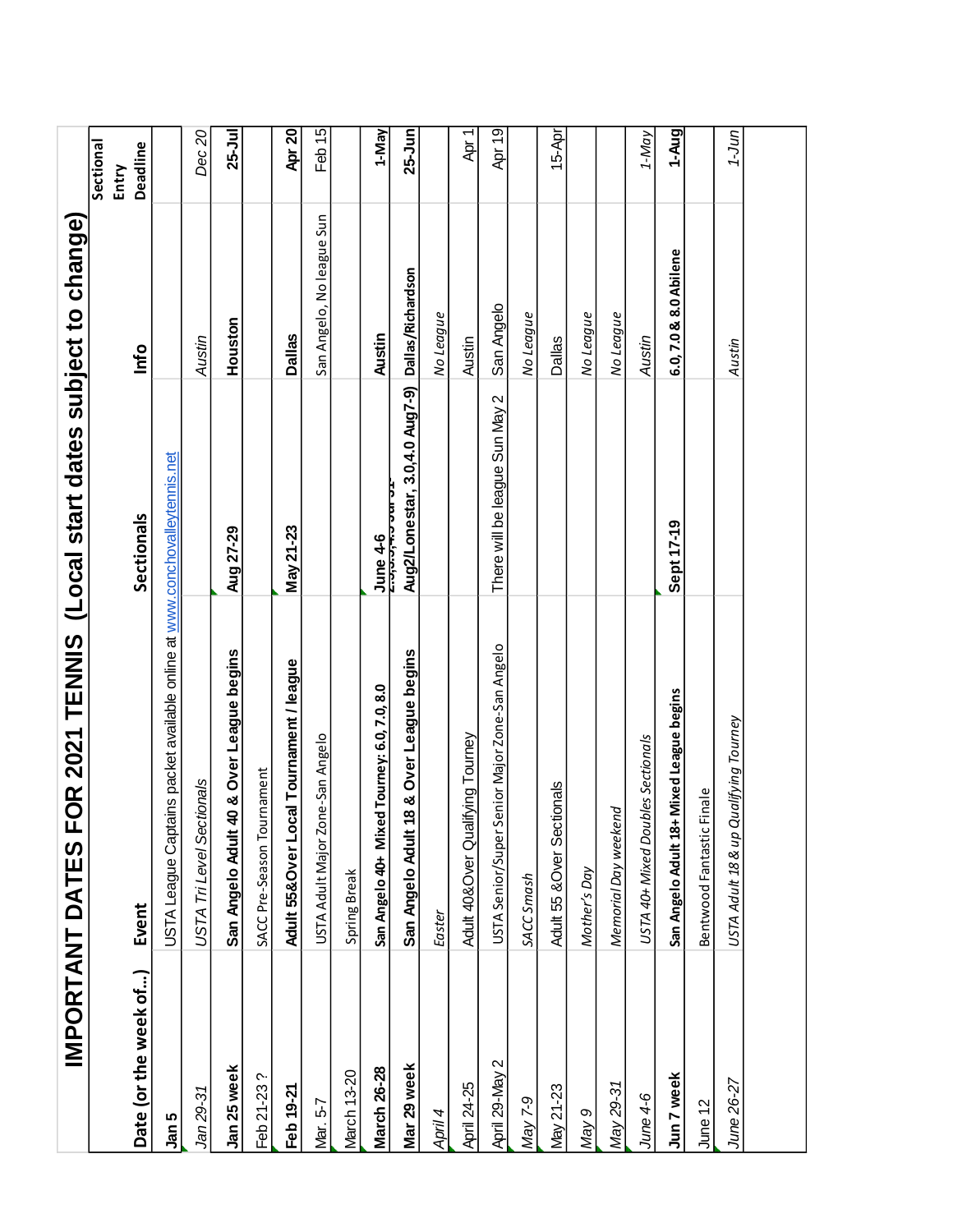|                       |                                                           |                                                               |                                            | Sectional<br>Entry |
|-----------------------|-----------------------------------------------------------|---------------------------------------------------------------|--------------------------------------------|--------------------|
| Date (or the week of) | Event                                                     | Sectionals                                                    | Info                                       | Deadline           |
| Jul. 4                | Independence Day (Saturday)                               |                                                               | No League                                  |                    |
| July 10 weekend?      | San Angelo 65 & Over Tourney/League                       | Nov 12-14/ New Braunsfels                                     | 6.0,7.0,8.0, 9.0 /TBD                      | <b>15-Sep</b>      |
| July?                 | SACC Texas Two-Step                                       |                                                               |                                            |                    |
| <b>Jul 26</b>         | San Angelo Combo begins                                   | Oct 16-18 / Corpus Chrisit                                    | MW 5.5,6.5,7.5,8.5                         | 15-Sep             |
| Jul 30-Aug 1          | $18+$ , 2.5, 3.5, 4.5<br>USTA Sectionals for Adult        |                                                               | <b>Dallas</b>                              | $1 - J$ ul         |
| Aug 6-8               | 18+, Lonestar, 3.0, 4.0, 5.0<br>USTA Sectionals for Adult |                                                               | Richardson                                 | $1 - J$ ul         |
| Aug 6-8               | <b>TLE STATE</b><br>Men's & Women's 18+ LIT               | 2nd place teams, but any team can ask for wild Corpus Christi |                                            | $17 -$ Jul         |
| Aug 27-29             | USTA Adult 40 & Over Sectionals                           |                                                               | Houston                                    | 20-Jul             |
| Aug 27-20             | Adult 40&Over Little State                                | women & men                                                   | Corpus Christi                             | $20 -$ Jul         |
| Sept 4-6              | Labor Day Weekend                                         |                                                               | No League                                  |                    |
| Sept. 17-19           | Sectionals<br>USTA 18+ Mixed Doubles                      |                                                               | Abilene                                    | $1-$ Aug           |
| Sept. TBD             | Bentwood's Slamfest                                       |                                                               |                                            |                    |
| <b>Oct 1-3</b>        | Tourney<br>San Angelo Mixed 55& Up                        | Nov 5-7 in Tyler                                              | Let me know if any interest                | 15-Sep             |
| Oct. 4 week           | Su<br>San Angelo Tri-Level begi                           | Feb 2022 TBD                                                  | MW 3.0,3.5,4.0 & 3.5,4.0,4.5 Nov 15 roster |                    |
| Oct. 17-19            | USTA Combo Sectionals                                     |                                                               | Corpus Christi                             | 15-Sep             |
| Nov 5-6               | USTA Mixed 55 & Over Sectionals                           |                                                               | Tyer                                       | 15-Sep             |
| Nov. 12-14            | USTA 65&Over Sectionals                                   |                                                               | New Braunfels                              | $15-$ Sep          |
| Nov 25                | Thanksgiving Day                                          |                                                               | No Leagues                                 |                    |
|                       |                                                           |                                                               |                                            |                    |